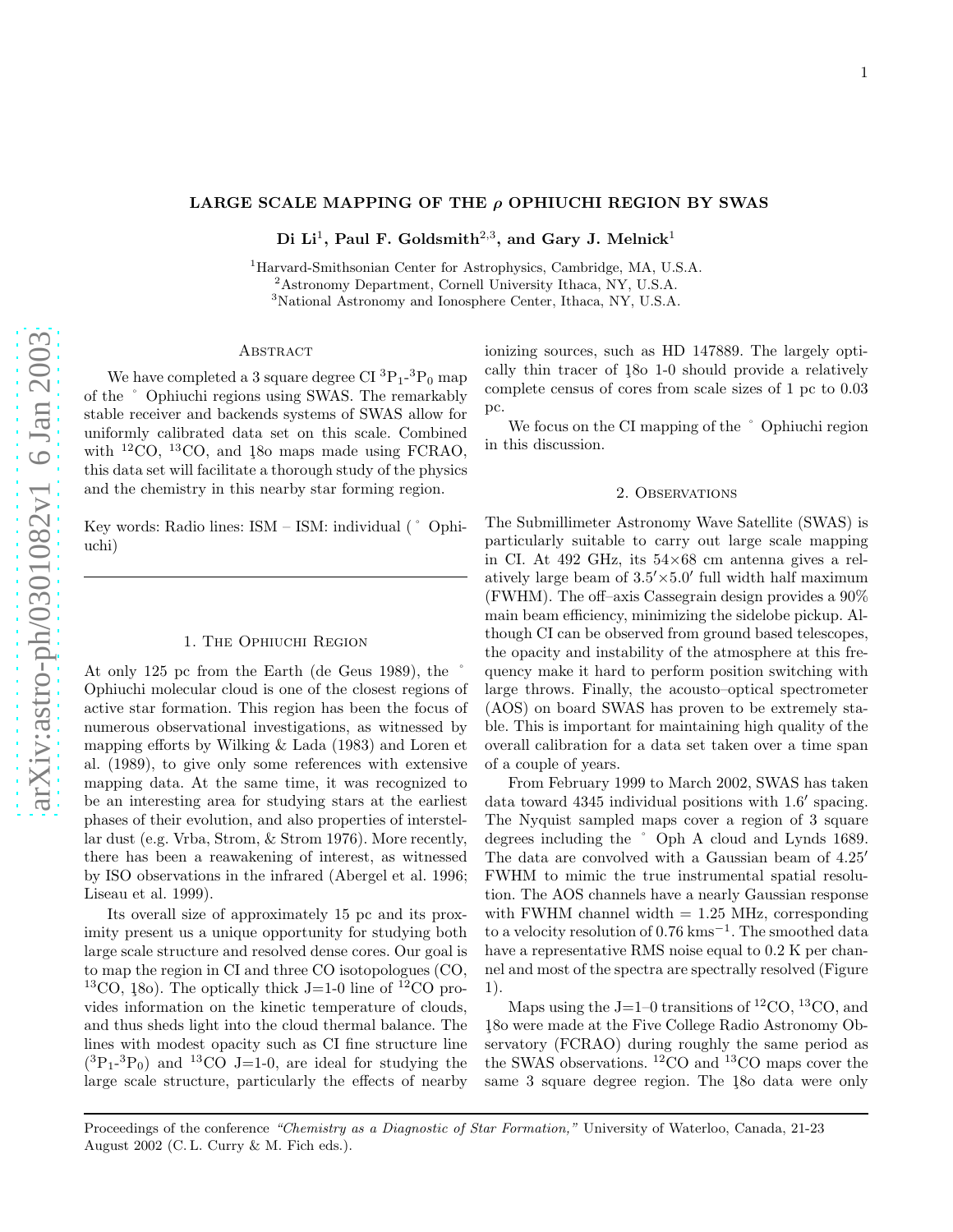Figure 1. The CI and  $^{13}CO$  spectra from the maps of the  $\degree$  Ophiuchi clouds. The map center is at  $(16^h 26^m 23^s.4,$  $-24°23'02'$ ) (J2000). Given in the top of each box is the angular offset ( $\Delta RA$ ,  $\Delta DEC$ ). All spectra have been convolved with a Gaussian beam of 4.25′ FWHM and corrected for the main beam efficiencies of the respective telescopes. The  $^{13}CO$  line intensities have been reduced by a factor of 2 in order to be shown on the same scale with CI.

taken toward selected areas with high column density. The details of these data will be discussed elsewhere.

#### 3. Cloud Temperature and CI Column Density

For a spectral line with modest opacity like CI, the column density derived from the line integrated intensity can be parameterized as the following

$$
N_{CI} = N_1 F_\tau F_b F_u \tag{1}
$$

where

$$
N_1 (cm^{-2}) = 5.94 \times 10^{15} \int T_{mb} dV (km s^{-1}) \tag{2}
$$

is the column density in the  ${}^{3}P_{1}$  level (Frerking et al. 1989),

$$
F_{\tau} = \frac{\int \tau dv}{\int (1 - e^{-\tau}) dv} \tag{3}
$$

accounts for the line opacity,

$$
F_b = \left[1 - \frac{e^{\frac{h\nu}{kT_x}} - 1}{e^{\frac{h\nu}{kT_{bg}}} - 1}\right]^{-1}
$$
\n<sup>(4)</sup>

accounts for the non-zero background temperature  $T_b$ , and

$$
F_u = \frac{1}{3}e^{23.6/T_x} + 1 + \frac{5}{3}e^{-38.8/T_x}
$$
\n(5)

converts the population in the  ${}^{3}P_1$  level to the total population.

Both  $F_b$  and  $F_u$  diverge for excitation temperatures  $T_x < 5$  and remains essentially constant for  $T_x > 20$ . For an average density of  $n \sim 10^4$  cm<sup>-3</sup> and and a nominal carbon abundance  $\text{[C}^0\text{]} / \text{[CO]} \sim 0.1$ , the CI  ${}^{3}P_{1} - {}^{3}P_{0}$ line is close to being thermalized based on Large Velocity Gradient calculations. The opacity of this line can then be estimated using the antenna temperature and the gas temperature under these conditions. It is, therefore, important to determine the gas temperature.

For cloud surfaces, the  ${}^{12}CO$  1–0 antenna temperatures provides a measure of the gas temperature due to its large opacity. The temperatures thus obtained show a relatively smooth distribution in the range 20 to 25 Kelvins for the bulk part of the clouds. Patches of temperature enhancement  $(30-40 \text{ K})$  appear around the center of Oph A and along some cloud edges of both ˚ Oph A and L1689. A comprehensive explanation for the temperature structure should include both internal and external heating. Particularly, the heating of the cloud edges, if proven exclusively due to external heating, could provide us a measure of the UV enhancement (Li & Goldsmith 2002). The change in the UV field must be tied with the gas density and with the  $\text{[C}^0\text{]}/\text{[CO]}$  ratio in a consistent manner in developing a completed physical and chemical model of the region.

Overall, the physical conditions of ˚ Oph clouds produce thermalized CI emission at relatively warm temperatures  $(T_x > 20 \text{ K})$ , which restricts the variation in the combined factor  $F_uF_b$  to be no more than 5%. One major uncertainty in the derived  $N(Cl)$  lies in the significant opacity close to cloud centers, where the CI line may become optically thick and the CO line shows selfabsorption. For cloud edges, the CO line may not be thick enough to allow an accurate determination of gas temperatures. At the cloud edges, the density also drops so that the CI line may no longer be thermalized.

The derived CI column density shows a striking correlation in morphology with that of the <sup>13</sup>CO (Figure 2). In low extinction regions, ring like structures around (120',  $(0')$  and  $(-10', -15'')$  are seen both in <sup>13</sup>CO and in CI. In

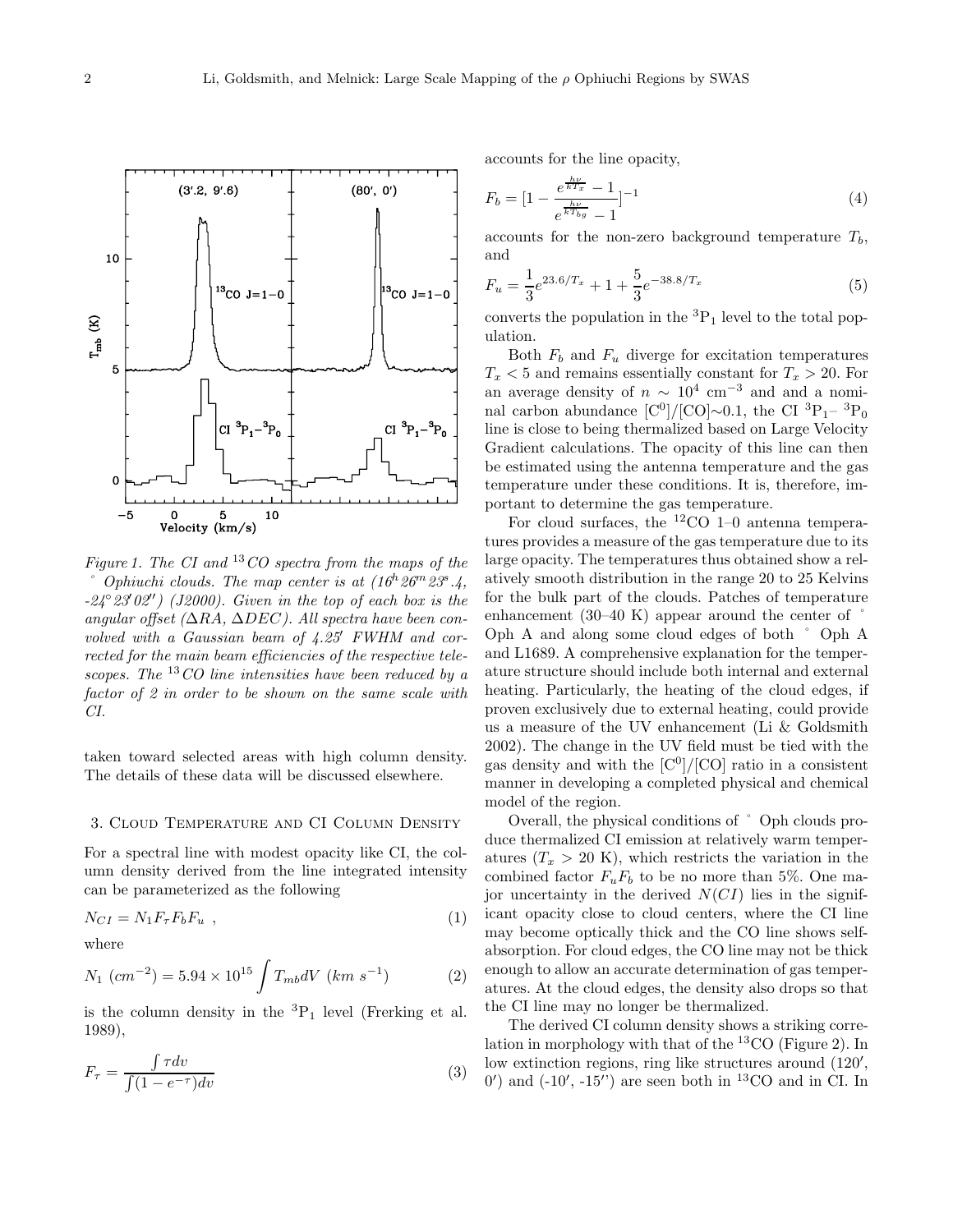

Figure 2. Image of derived CI column density overlaid with the  ${}^{13}CO$  column density. The  ${}^{13}CO$  contour levels are  $9 \times 10^{15}$ ,  $4 \times 10^{16}$ , and  $1.5 \times 10^{17}$  cm<sup>-2</sup>. The  $^{\circ}$  Oph A cloud is around (O, O) and L1689 is to the left. The peak Cl column density is  $2.8 \times 10^{17}$  cm<sup>-2</sup>.

high extinction regions, CI and <sup>13</sup>CO peak at the same locations both in L1689 and ˚ Oph A.

### 4. Discussion

According to van Dishoeck and Black (1988), the fractional abundance of CI increases from very low visual extinction  $(A_v)$  and to a peak at about  $A_v = 2$  for an average interstellar radiation field. CI disappears in highly extincted regions before  $A_v$  reaches 10. Apparently, a large portion of the clouds are darker than  $A_v = 10$  with the central extinction of ˚ Oph A being a couple of hundred. If only a skin of CI is seen toward the line of sights with large  $A_v$ , we would expect a more uniform image of CI column density. Similar phenomena are also observed in other regions, particularly those with stronger UV fields, such as M17 (Howe et al. 2000) and Orion (Plume et al. 2000). To explain the presence of CI in high extinction regions, suggestions have been made in terms of clumpy structure and/or dynamics, which allow UV to penetrate further. We will study the spatial correlation scales of CI and CO, which could test the plausibility of these two types of models

As whole, CI and CO data form a valuable data set, which allow us to pursue a consistent picture of the large scale structure and chemistry of the ˚ Ophiuchi region.

### **ACKNOWLEDGEMENTS**

This work was supported by NASA's SWAS contract NAS5- 30702. The Five College Radio Astronomy Observatory is supported by NSF grant AST 97-25951. The National Astronomy and Ionosphere Center is operated by Cornell University under a Cooperative Agreement with the National Science Foundation.

### **REFERENCES**

Abergel, A., et al. 1996, A&A, 315, L329

- de Geus, E., de Zeeuw, P., & Lub, J. 1989, A&A, 216, 44
- Frerking, M. A., Keene, J., Blake, G. A., & Phillips, T. G. 1989, ApJ, 344, 311
- Howe, J. et al. 2000, ApJ, 539, L137
- Kenyon, S.J., Lada, E.A., & Barsony, M. 1998, ApJ, 115, 252
- Li, D., & Goldsmith, P.F. 2002, submitted to ApJ
- Liseau, R., et al. 1999, A&A, in press
- Loren, R.B. 1989, ApJ, 338, 902
- Motte, F., André, P., & Neri, R. 1998, A&A, 336, 150
- Plume, R. et al. 2000, ApJ, 539, L133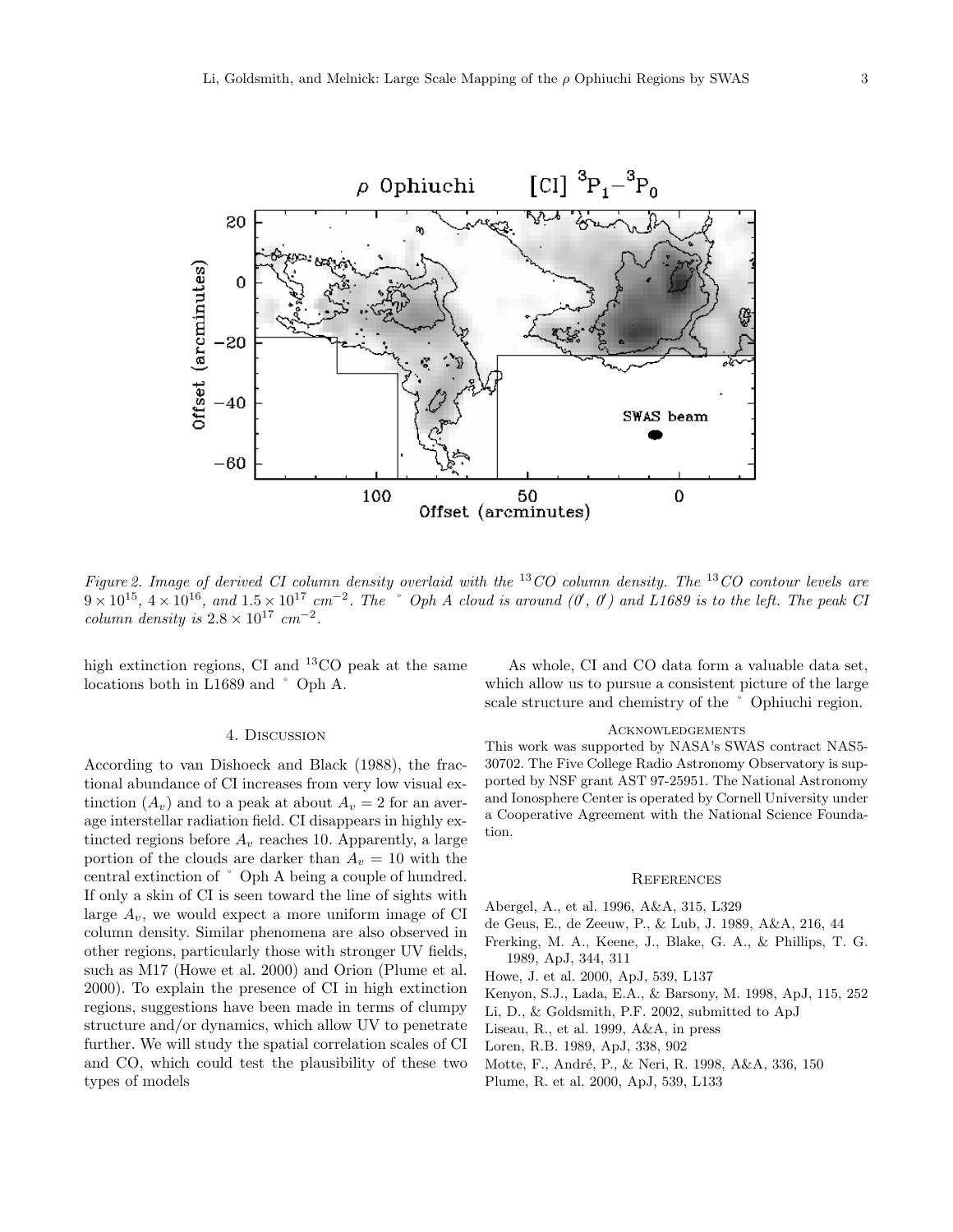Wilking, B.A. & Lada, C.J. 1983, ApJ, 274, 698 van Dishoeck, E. F. , & Black, J. H. 1988, ApJ, 334, 771 Vrba, F.J., Strom, S.E., & Strom, K.M. 1976, AJ, 81, 317